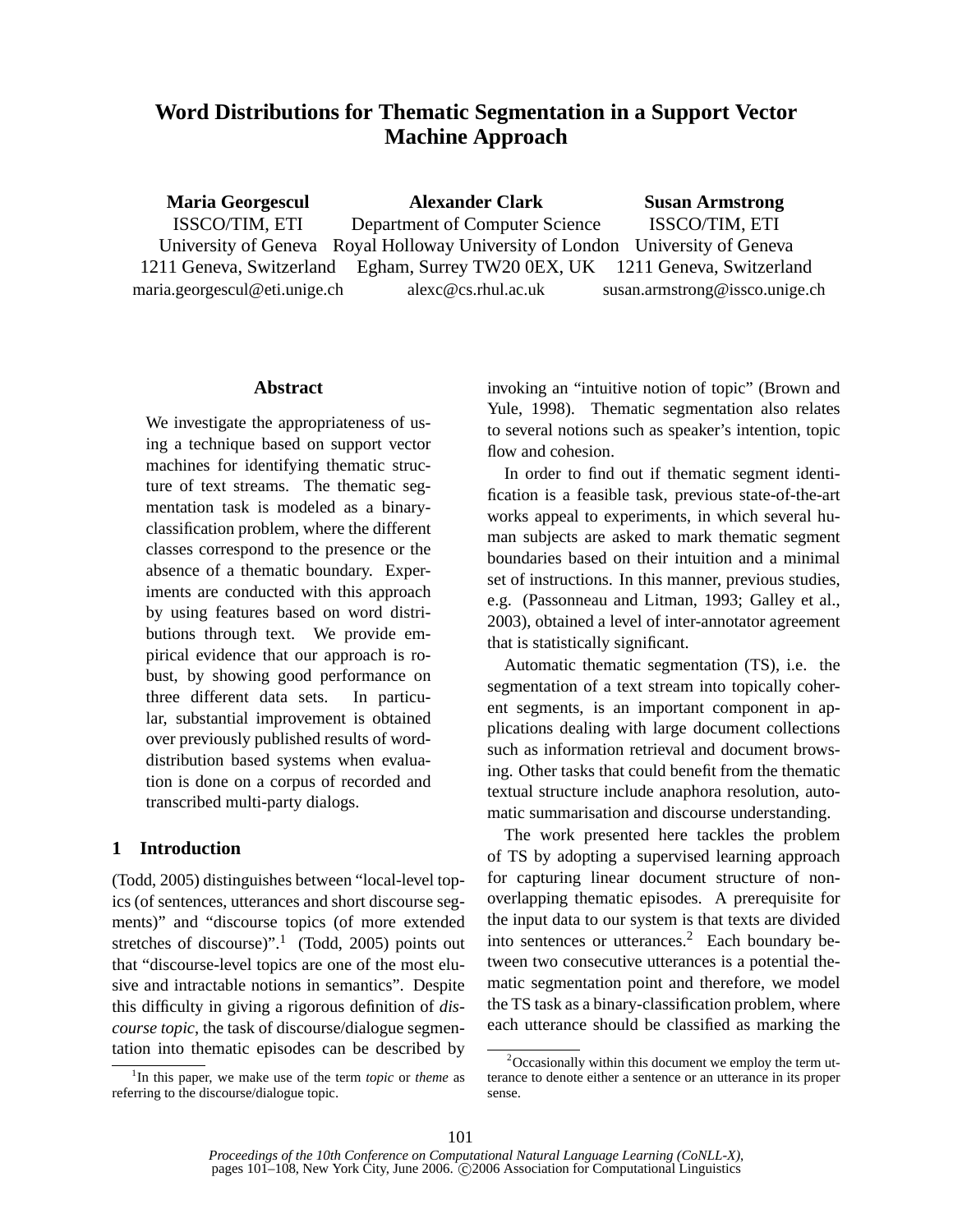presence or the absence of a topic shift in the discourse/dialogue based only on observations of patterns in vocabulary use.

The remainder of the paper is organised as follows. The next section summarizes previous techniques, describes how our method relates to them and presents the motivations for a support vector approach. Sections 3 and 4 present our approach in adopting support vector learning for thematic segmentation. Section 5 outlines the empirical methodology and describes the data used in this study. Section 6 presents and discusses the evaluation results. The paper closes with Section 7, which briefly summarizes this work and offers some conclusions and future directions.

# **2 Related Work**

As in many existing approaches to the thematic segmentation task, we make the assumption that the thematic coherence of a text segment is reflected at lexical level and therefore we attempt to detect the correlation between word distribution and thematic changes throughout the text. In this manner, (Hearst, 1997; Reynar, 1998; Choi, 2000) start by using a similarity measure between sentences or fixed-size blocks of text, based on their word frequencies in order to find changes in vocabulary use and therefore the points at which the topic changes. Sentences are then grouped together by using a clustering algorithm. (Utiyama and Isahara, 2001) models the problem of TS as a problem of finding the minimum cost path in a graph and therefore adopts a dynamic programming algorithm. The main advantage of such methods is that no training time and corpora are required.

By modeling TS as binary-classification problem, we introduce a new technique based on support vector machines (SVMs). The main advantage offered by SVMs with respect to methods such as those described above is related to the distance (or similarity) function used. Thus, although (Choi, 2000; Hearst, 1997) employ a distance function (i.e. *cosine distance*) to detect thematic shifts, SVMs are capable of using a larger variety of similarity functions.

Moreover, SVMs can employ distance functions that operate in extremely high dimensional feature spaces. This is an important property for our task,

where handling high dimensionality data representation is necessary (see section 4).

An alternative to dealing with high dimension data may be to reduce the dimensionality of the data representation. Therefore, linear algebra dimensionality reduction methods like singular value decomposition have been adopted by (Choi et al., 2001; Popescu-Belis et al., 2004) in Latent Semantic Analysis (LSA) for the task of thematic segmentation. A Probabilistic Latent Semantic Analysis (PLSA) approach has been adopted by (Brants et al., 2002; Farahat and Chen, 2006) for the TS task. (Blei and Moreno, 2001) proposed a TS approach, by embedding a PLSA model in an extended Hidden Markov Model (HMM) approach, while (Yamron et al., 1998) have previously proposed a HMM approach for TS.

A shortcoming of the methods described above is due to their typically generative manner of training, i.e. using the maximum likelihood estimation for a joint sampling model of observation and label sequences. This poses the challenge of finding more appropriate *objective functions*, i.e. alternatives to the log-likelihood that are more closely related to application-relevant performance measures. Secondly, efficient inference and learning for the TS task often requires making questionable conditional independence assumptions. In such cases, improved performance may be obtained by using methods with a more discriminative character, by allowing direct dependencies between a label and past/future observations and by efficient handling higher-order combinations of input features. Given the discriminative character of SVMs, we expect our model to attain similar benefits.

# **3 Support Vector Learning Task and Thematic Segmentation**

The theory of Vapnik and Chervonenkis (Vapnik, 1995) motivated the introduction of support vector learning. SVMs have originally been used for classification purposes and their principles have been extended to the task of regression, clustering and feature selection. (Kauchak and Chen, 2005) employed SVMs using features (derived for instance from information given by the presence of paragraphs, pronouns, numbers) that can be reliably used for topic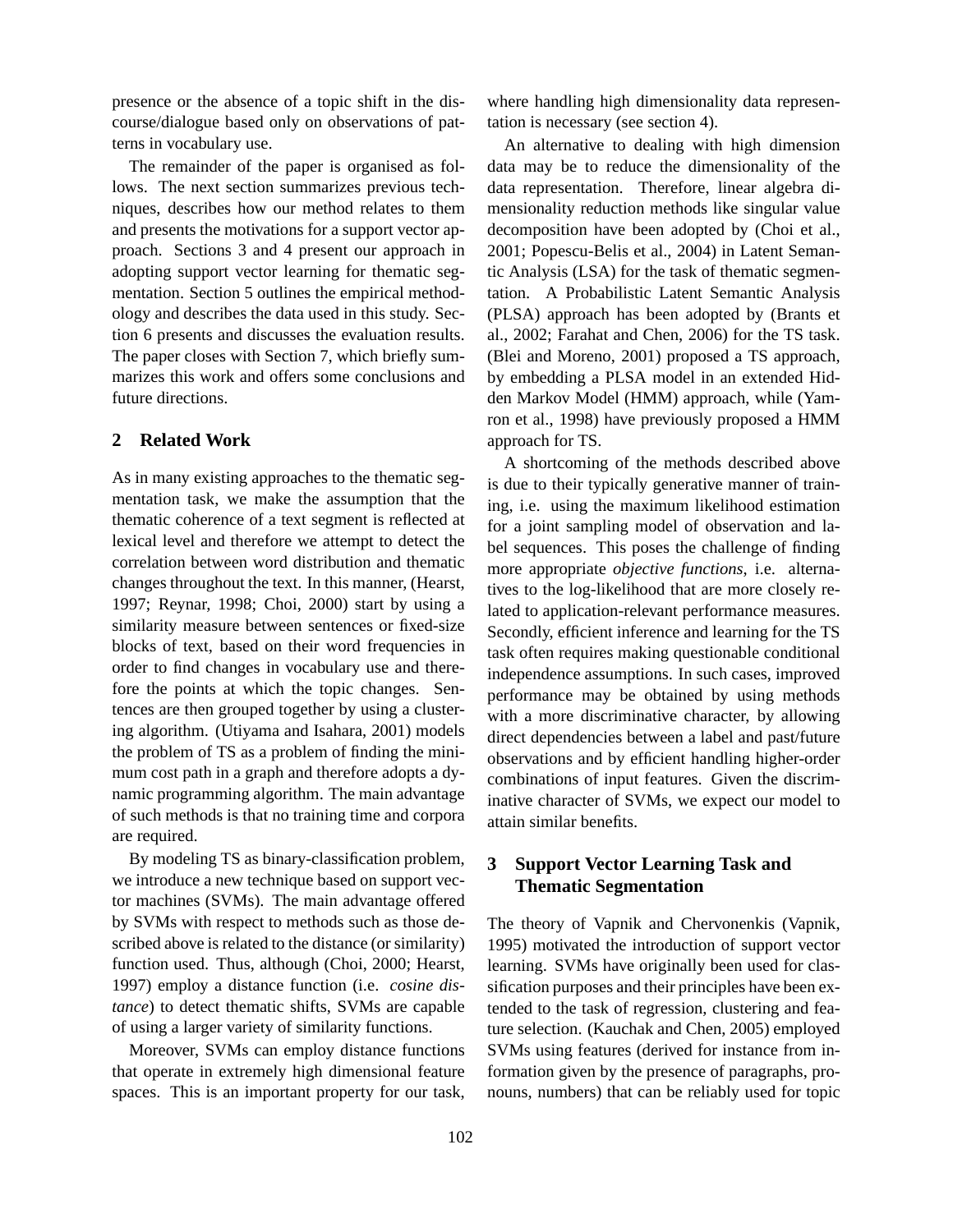segmentation of narrative documents. Aside from the fact that we consider the TS task on different datasets (not only on narrative documents), our approach is different from the approach proposed by (Kauchak and Chen, 2005) mainly by the data representation we propose and by the fact that we put the emphasis on deriving the thematic structure merely from word distribution, while (Kauchak and Chen, 2005) observed that the 'block similarities provide little information about the actual segment boundaries' on their data and therefore they concentrated on exploiting other features.

An excellent general introduction to SVMs and other kernel methods is given for instance in (Cristianini and Shawe-Taylor, 2000). In the section below, we give some highlights representing the main elements in using SVMs for thematic segmentation.

The support vector learner  $\mathcal L$  is given a *training set* of *n examples*, usually denoted by  $S_{train} = ((\vec{u}_1,$  $(y_1),...,(\vec{u}_n, y_n)) \subseteq (U \times Y)^n$  drawn independently and identically distributed according to a fixed distribution  $Pr(u, y) = Pr(y|u)Pr(u)$ . Each training example consists of a high-dimensional vector  $\vec{u}$ describing an utterance and the class label y. The utterance representations we chose are further described in Section 4. The class label  $y$  has only two possible values: 'thematic boundary' or 'nonthematic boundary'. For notational convenience, we replace these values by  $+1$  and  $-1$  respectively, and thus we have  $y \in \{-1, 1\}$ . Given a hypothesis space  $H$ , of functions  $h: U \rightarrow \{-1, +1\}$  having the form  $h(\vec{u}) = sign(<\vec{w}, \vec{u} > +b)$ , the inductive support vector learner  $\mathcal{L}_{ind}$  seeks a decision function  $h_{ind}$  from H, using  $S_{train}$  so that the expected number of erroneous predictions is minimized. Using the structural risk minimization principle (Vapnik, 1995), the support vector learner gets the optimal decision function  $h$  by minimizing the following cost function:

$$
\mathcal{W}^{ind}(\vec{w}, b, \xi_1, \xi_2, ..., \xi_n) = \frac{1}{2} < \vec{w}, \vec{w} > +
$$
  
+ 
$$
C^+ \sum_{i=0, y_i=1}^n \xi_i + C^- \sum_{i=0, y_i=-1}^n \xi_i,
$$

subject to:

$$
y_i[<\vec{w} \cdot \vec{u}_i > +b] \le 1 - \xi_i
$$
 for  $i = 1, 2, ..., n;$   
 $\xi_i \ge 0$  for  $i = 1, 2, ..., n$ .

The parameters  $\vec{w}$  and b follow from the optimisation problem, which is solved by applying Lagrangian theory. The so-called *slack variables*  $\xi_i$ , are introduced in order to be able to handle nonseparable data. The positive parameters  $C^+$  and  $C^$ are called *regularization parameters* and determine the amount up to which errors are tolerated. More exactly, training data may contain noisy or outlier data that are not representative of the underlying distribution. On the one hand, fitting exactly to the training data may lead to overfitting. On the other hand, dismissing true properties of the data as sampling bias in the training data will result in low accuracy. Therefore, the regularization parameter is used to balance the trade-off between these two competing considerations. Setting the regularization parameter too low can result in poor accuracy, while setting it too high can lead to overfitting. In the TS task, we used an automated procedure to select the regularization parameters, as further described in section 5.3.

In cases where non-linear hypothesis functions should be optimised, each  $\vec{u}_i$  can be mapped into  $\varphi(\vec{u}_i) \in F$ , where F is a higher dimensional space usually called *feature space*, in order to make linear the relation between  $\vec{u}_i$  and  $y_i$ . Thus the original linear learning machine can be adopted in finding the classification solution in the feature space.

When using a mapping function  $\varphi : U \to F$ , if we have a way of computing the inner product  $\langle \varphi(\vec{u}_i), \varphi(\vec{u}_j) \rangle$  directly as a function of the original input point, then the so-called kernel function  $K(\vec{u}_i, \vec{u}_j) = \langle \varphi(\vec{u}_i), \varphi(\vec{u}_j) \rangle$  is proved to simplify the computational complexity implied by the direct use of the mapping function  $\varphi$ . The choice of appropriate kernels and its specific parameters is an empirical issue. In our experiments, we used the Gaussian radial basis function (RBF) kernel:

$$
K_{RBF}(\vec{u}_i, \vec{u}_j) = \exp(-\gamma^2 ||\vec{u}_i - \vec{u}_j||^2).
$$

For the SVM calculations, we used the *LIBSVM* library (Chang and Lin, 2001).

# **4 Representation of the information used to determine thematic boundaries**

As presented in section 3, in the thematic segmentation task, an input  $\vec{u}_i$  to the support vector classifier is a vectorial representation of the utterance to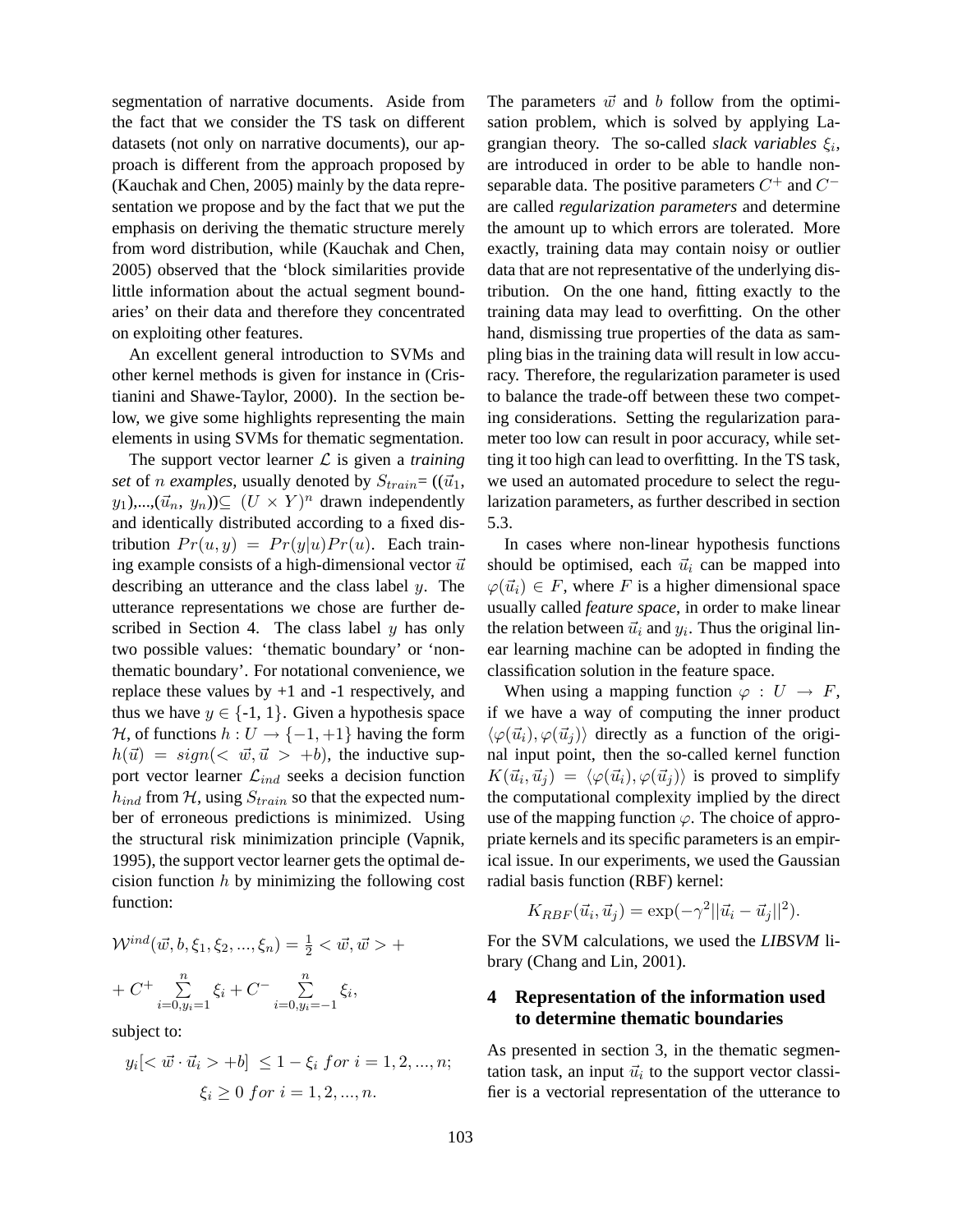be classified and its context. Each dimension of the input vector indicates the value of a certain feature characterizing the utterance. All input features here are indicator functions for a word occurring within a fixed-size window centered on the utterance being labeled. More exactly, the input features are computed in the following steps:

- 1. The text has been pre-processed by tokenization, elimination of stop-words and lemmatization, using *TreeTagger* (Schmid, 1996).
- 2. We make use of the so-called *bag of words* approach, by mapping each utterance to a *bag*, i.e. a set that contains word frequencies. Therefore, word frequencies have been computed to count the number of times that each term (i.e. word lemma) is used in each utterance. Then a transformation of the raw word frequency counts is applied in order to take into account both the local (i.e. for each utterance) word frequencies as well as the overall frequencies of their occurrences in the entire text collection. More exactly, we made experiments in parallel with three such transformations, which are very commonly used in information retrieval domain (Dumais, 1991): *tf.idf*, *tf.normal* and *log.entropy*.
- 3. Each  $i$ -th utterance is represented by a vector  $\vec{u}_i$ , where a j-th element of  $\vec{u}_i$  is computed as:

$$
u_{i,j} = \left(\sum_{t=i-\text{winSize}}^i f_{t,j}\right) \left(\sum_{k=i+1}^{i+\text{winSize}} f_{k,j}\right),
$$

where  $winSize \geq 1$  and  $f_{i,j}$  is the weighted frequency (determined in the previous step) of the  $j$ -th word from the vocabulary in the  $i$ -th utterance. In this manner, we will have  $u_{i,j} > 0$  if and only if at least two occurrences of the  $i$ -th term occur within  $(2 \cdot winSize)$  utterances on opposite sides of a boundary candidate. That is, each  $u_{i,j}$  is capturing how many word cooccurrences appear across the candidate utterance in an interval (of  $(2 \cdot winSize)$  utterances) centered in the boundary candidate utterance.

4. Each attribute value from the input data is scaled to the interval [0, 1].

Note that the vector space representation adopted in the previous steps will result in a sparse high dimensional input data for our system. More exactly, table 1 shows the average number of non-zero features per example corresponding to each data set (further described in section 5.1).

| Data set     | Non zero features |  |  |
|--------------|-------------------|--|--|
| <b>ICSI</b>  | 3.67%             |  |  |
| <b>TDT</b>   | 0.40%             |  |  |
| <b>Brown</b> | 0.12%             |  |  |

Table 1: The percentage of non-zero features per example.

### **5 Experimental Setup**

#### **5.1 Data sets used**

In order to evaluate how robust our SVM approach is, we performed experiments on three English data sets of approximately the same dimension (i.e. containing about 260,000 words).

The first dataset is a subset of the ICSI-MR corpus (Janin et al., 2004), where the gold standard for thematic segmentations has been provided by taking into account the agreement of at least three human annotators (Galley et al., 2003). The corpus consists of high-quality close talking microphone recordings of multi-party dialogues. Transcriptions at word level with utterance-level segmentations are also available. A test sample from this dataset consists of the transcription of an approximately onehour long meeting and contains an average of about seven thematic episodes.

The second data set contains documents randomly selected from the Topic Detection and Tracking (TDT) 2 collection, made available by (LDC, 2006). The TDT collection includes broadcast news and newswire text, which are segmented into topically cohesive stories. We use the story segmentation provided with the corpus as our gold standard labeling. A test sample from our subset contains an average of about 24 segments.

The third dataset we use in this study was originally proposed in (Choi, 2000) and contains artificial thematic episodes. More precisely, the dataset is built by concatenating short pieces of texts that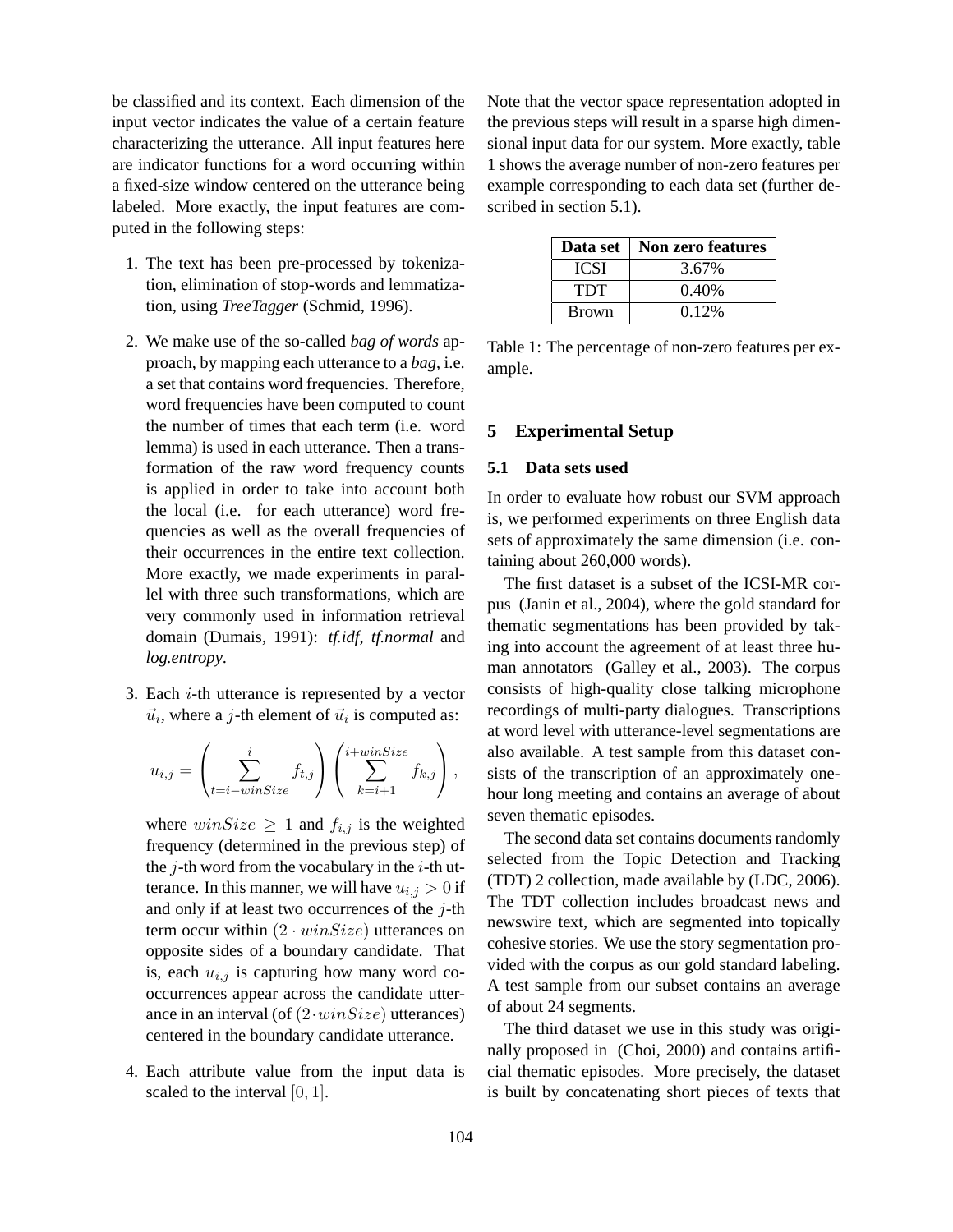| Data set     | <b>Weighting schema</b> | winSize | $\sim$ |                 |
|--------------|-------------------------|---------|--------|-----------------|
| <b>ICSI</b>  | log.entropy             | .57     | 0.0625 | 0 <sub>01</sub> |
| <b>TDT</b>   | tf.idf                  | 17      | 0.0625 | 01              |
| <b>Brown</b> | tf.idf                  |         | 0.0625 | 0.001           |

Table 2: The optimal settings found for the SVM model, using the RBF kernel.

have been randomly extracted from the Brown corpus. Any test sample from this dataset consists of ten segments. Each segment contains at least three sentences and no more than eleven sentences.

While the focus of our paper is not on the method of evaluation, it is worth pointing out that the performance on the synthetic data set is a very poor guide to the performance on naturally occurring data (Georgescul et al., 2006). We include the synthetic data for comparison purposes.

#### **5.2 Handling unbalanced data**

We have a small percentage of positive examples relative to the total number of training examples. Therefore, in order to ensure that positive points are not considered as being noisy labels, we change the penalty of the minority (positive) class by setting the parameter  $C^+$  of this class to:

$$
C^+ = \lambda \cdot \left(\frac{n}{n^+-1}-1\right) \cdot C^-,
$$

where  $n^{+}$  is the number of positive training examples, n is the total number of training examples and  $\lambda$  is the scaling factor. In the experiments reported here, we set the value for the scale factor  $\lambda$  to  $\lambda = 1$ and we have:  $C^+ = 7 \cdot C^-$  for the synthetic data derived from Brown corpus;  $C^+ = 18 \cdot C^-$  for the TDT data and  $C^+ = 62 \cdot C^-$  for the ICSI meeting data.

### **5.3 Model selection**

We used 80% of each dataset to determine the best model settings, while the remaining 20% is used for testing purposes. Each training set (for each dataset employed) was divided into disjoint subsets and five-fold cross-validation was applied for model selection.

In order to avoid too many combinations of parameter settings, model selection is done in two phases, by distinguishing two kinds of parameters. First, the parameters involved in data representation (see section 4) are addressed. We start with choosing an appropriate term weighting scheme and a good value for the  $winSize$  parameter. This choice is based on a systematic grid search over 20 different values for winSize and the three variants *tf.idf*, *tf.normal* and *log.entropy* for term weighting. We ran five-fold cross validation, by using the RBF kernel with its parameter  $\gamma$  fixed to  $\gamma = 1$ . We also set the regularization parameter C equal to  $C = 1$ .

In the second phase of model selection, we take the optimal parameter values selected in the previous phase as a constant factor and search the most appropriate values for C and  $\gamma$  parameters. The range of values we select from is:  $C \in \{10^{-3}, 10^{-2}, 10^{-1}, 1, 10, 10^{2}, 10^{3}\}$  and  $\gamma \in$  $\{2^{-6}, 2^{-5}, 2^{-4}, ..., 2^{4}, 2^{6}\}$  and for each possible value we perform five-fold cross validation. Therefore, we ran the algorithm five times for the  $91 =$  $7 \times 13$  parameter settings. The most suitable model settings found are shown in Table 2. For these settings, we show the algorithm's results in section 6.

### **6 Evaluation**

#### **6.1 Evaluation Measures**

Beeferman et al. (1999) underlined that the standard evaluation metrics of *precision* and *recall* are inadequate for thematic segmentation, namely by the fact that these metrics did not account for how far away a hypothesized boundary (i.e. a boundary found by the automatic procedure) is from the reference boundary. On the other hand, for instance, an algorithm that places a boundary just one utterance away from the reference boundary should be penalized less than an algorithm that places a boundary ten (or more) utterances away from the reference boundary.

Hence the use of two other evaluation metrics is favored in thematic segmentation: the  $P_k$  metric (Beeferman et al., 1999) and the *WindowDiff* error metric (Pevzner and Hearst, 2002). In con-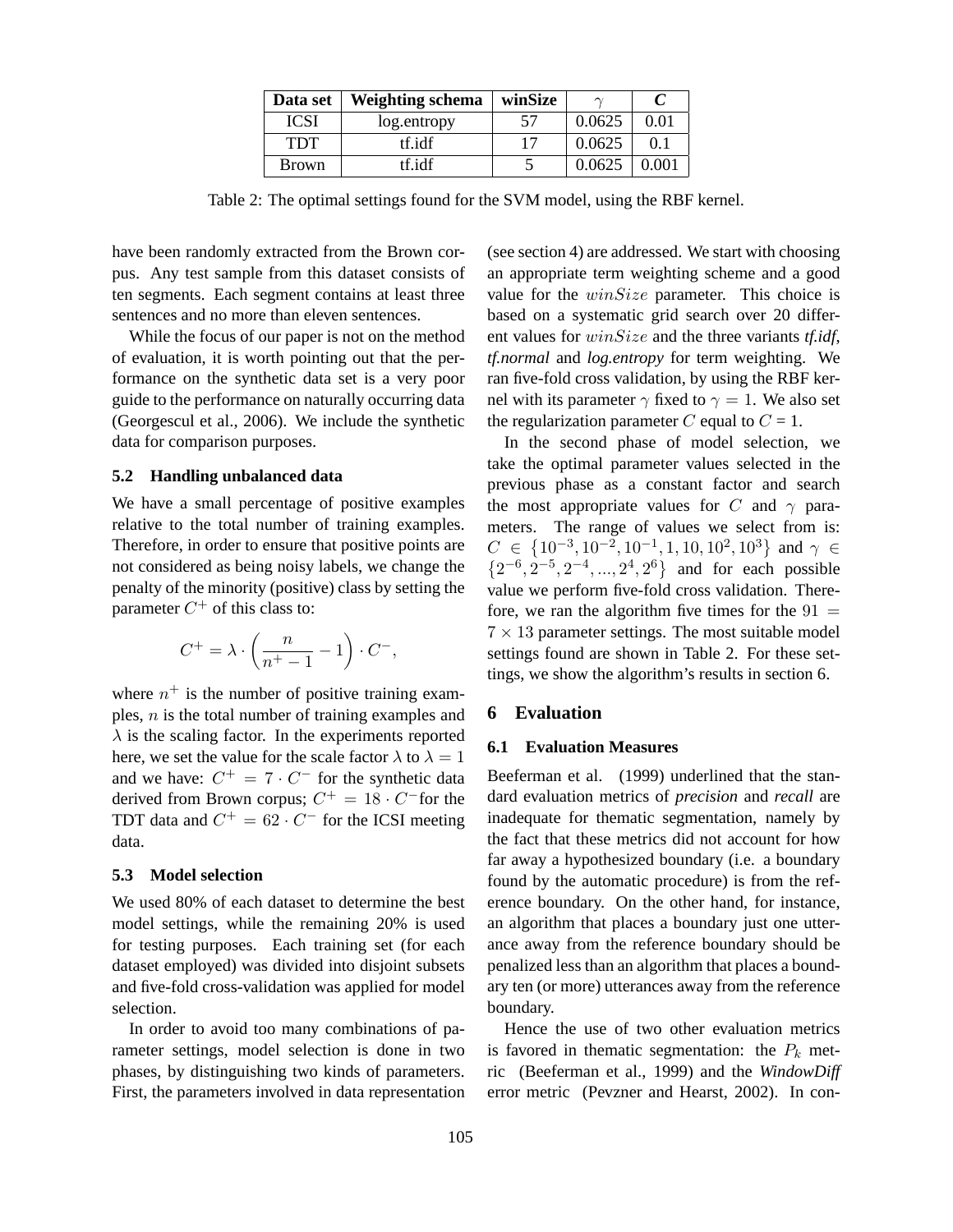

Figure 1: Error rates of the segmentation systems.

trast to precision and recall, these metrics allow for a slight vagueness in where the hypothesized thematic boundaries are placed and capture "the notion of nearness in a principled way, gently penalizing algorithms that hypothesize boundaries that aren't quite right, and scaling down with the algorithm's degradation" (Beeferman et al., 1999). That is, computing both  $P_k$  and *WindowDiff* metrics involves the use of a fixed-size (i.e. having a fixed number of either words or utterances) window that is moved step by step over the data. At each step,  $P_k$  and *WindowDiff* are basically increased (each metric in a slightly different way) if the hypothesized boundaries and the reference boundaries are not within the same window.

During the model selection phase, we used precision and recall in order to measure the system's error rate. This was motivated by the fact that posing the TS task as a classification problem leads to a loss of the sequential nature of the data, which is an inconvenient in computing the  $P_k$  and *WindowDiff* measures. However, during the final testing phase of our system, as well as for the evaluation of the previous systems, we use both the  $P_k$  and the *WindowDiff* error metric.

The relatively small size of our datasets does not allow for dividing our test set into multiple sub-test sets for applying statistical significance tests. This would be desirable in order to indicate whether the differences in system error rates are statistically significant over different data sets. Nevertheless, we

believe that measuring differences in error rates obtained on the test set is indicative of the relative performance. Thus, the experimental results shown in this paper should be considered as illustrative rather than exhaustive.

#### **6.2 Results**

In order to determine the adequacy of our SVM approach over different genres, we ran our system over three datasets, namely the ICSI meeting data, the TDT broadcast data and the Brown written genre data.

By measuring the system error rates using the  $P_k$  and the *WindowDiff* metrics, Figure 1 summarizes the quantitative results obtained in our empirical evaluation. In Figure 1, our SVM approach is labeled as *SVM* and we abbreviate *WindowDiff* as *WD*. The results of our *SVM* system correspond to the parameter values detected during model selection (see Table 2). We compare our system against an existing thematic segmenter in the literature: *C99* (Choi, 2000). We also give for comparison the error rates of a naive algorithm, labeled as *Rand* algorithm, which randomly distributes boundaries throughout the text.

The *LCseg* system (Galley et al., 2003), labeled here as *G03*, is to our knowledge the only word distribution based system evaluated on ICSI meeting data. Therefore, we replicate the results reported by (Galley et al., 2003) when evaluation of *LCseg* was done on ICSI data. The so-labeled *G03\** algorithm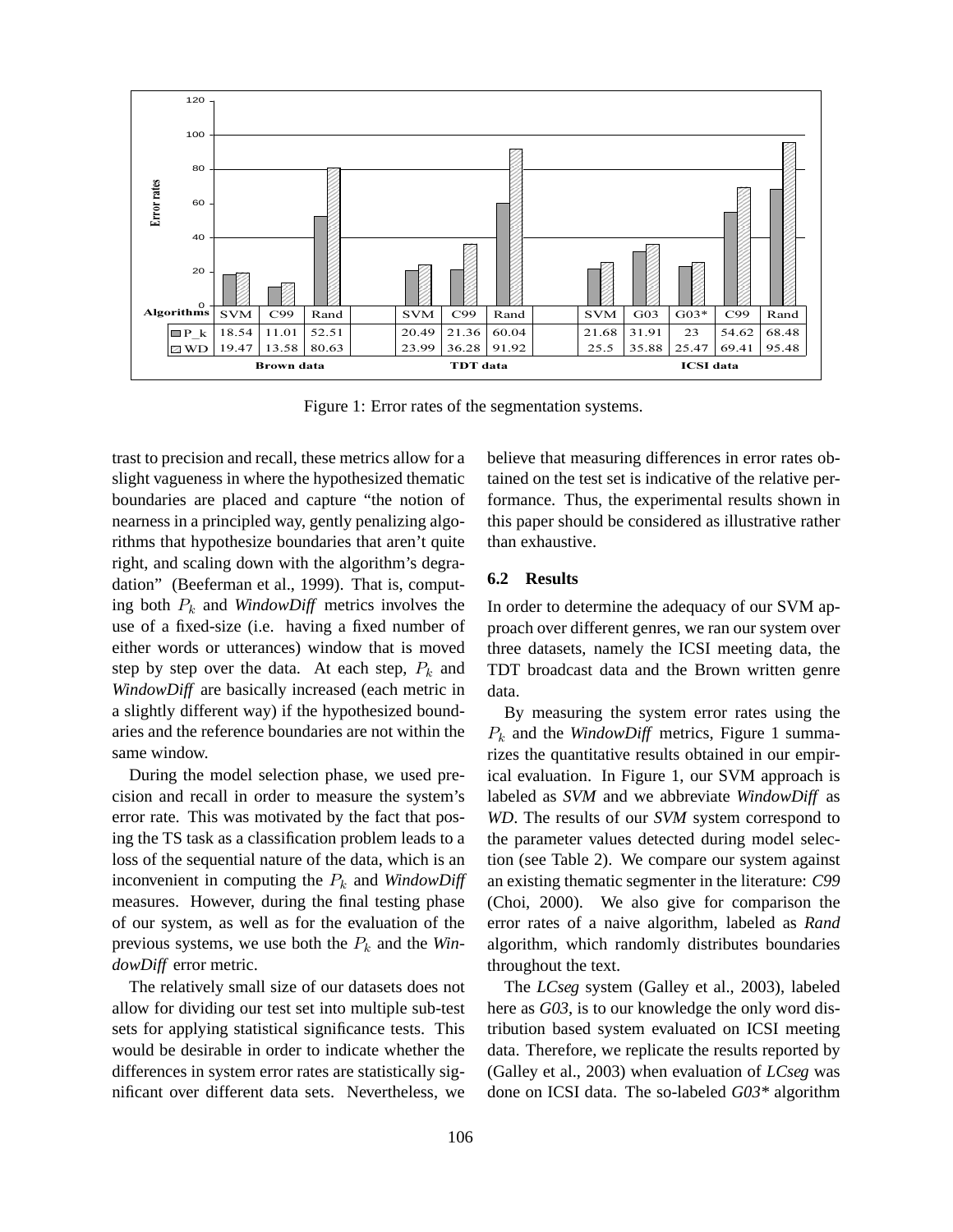indicates the error rates obtained by (Galley et al., 2003) when extra (meeting specific) features have been adopted in a decision tree classifier. However, note that the results reported by (Galley et al.) are not directly comparable with our results because of a slight difference in the evaluation procedure: (Galley et al.) performed 25-fold cross validation and the average  $P_k$  and  $WD$  error rates have been computed on the held-out sets.

Figure 1 illustrates the following interesting results. For the ICSI meeting data, our SVM approach provides the best performance relative to the competing word distribution based state-of-the-art methods. This proves that our SVM-based system is able to build a parametric model that leads to a segmentation that highly correlates to a human thematic segmentation. Furthermore, by taking into account the relatively small size of the data set we used for training, it can be concluded that the SVM can build qualitatively good models even with a small training data. The work of (Galley et al., 2003) shows that the *G03\** algorithm is better than *G03* by approximately 10%, which indicates that on meeting data the performance of our word-distribution based approach could possibly be increased by using other meeting-specific features.

By examining the error rates given by  $P_k$  metric for the three systems on the TDT data set, we observe that our system and *C99* performed more or less equally. With respect to the *WindowDiff* metric, our system has an error rate approximately 10% smaller than *C99*.

On the synthetic data set, the *SVM* approach performed slightly worse than *C99*, avoiding however catastrophic failure, as observed with the *C99* method on ICSI data.

### **7 Conclusions**

We have introduced a new approach based on word distributions for performing thematic segmentation. The thematic segmentation task is modeled here as a binary classification problem and support vector machine learning is adopted. In our experiments, we make a comparison of our approach versus existing linear thematic segmentation systems reported in the literature, by running them over three different data sets. When evaluating on real data, our approach either outperformed the other existing methods or performs comparably to the best. We view this as a strong evidence that our approach provides a unified and robust framework for the thematic segmentation task. The results also suggest that word distributions themselves might be a good candidate for capturing the thematic shifts of text and that SVM learning can play an important role in building an adaptable correlation.

Our experiments also show the sensitivity of a segmentation method to the type of a corpus on which it is tested. For instance, the C99 algorithm which achieves superior performance on a synthetic collection performs quite poorly on the real-life data sets.

While we have shown empirically that our technique can provide considerable gains by using single word distribution features, future work will investigate whether the system can be improved by exploiting other features derived for instance from syntactic, lexical and, when available, prosodic information. If further annotated meeting data becomes available, it would be also interesting to replicate our experiments on a bigger data set in order to verify whether our system performance improves.

**Acknowledgments** This work is partially supported by the Interactive Multimodal Information Management project (http://www.im2.ch/). Many thanks to the reviewers for their insightful suggestions. We are grateful to the International Computer Science Institute (ICSI), University of California for sharing the data with us. The authors also thank Michael Galley who kindly provided us the thematic annotations of the ICSI data.

#### **References**

- Doug Beeferman, Adam Berger, and John Lafferty. 1999. Statistical Models for Text Segmentation. *Machine Learning*, 34(1-3):177–210.
- David M. Blei and Pedro J. Moreno. 2001. Topic Segmentation with an Aspect Hidden Markov Model. In *Proceedings of the 24th annual international ACM SI-GIR conference on Research and development in information retrieval*, pages 343–348. ACM Press.
- Thorsten Brants, Francine Chen, and Ioannis Tsochantaridis. 2002. Topic-Based Document Segmentation with Probabilistic Latent Semantic Analysis. In *Proceedings of the Eleventh International Conference on*